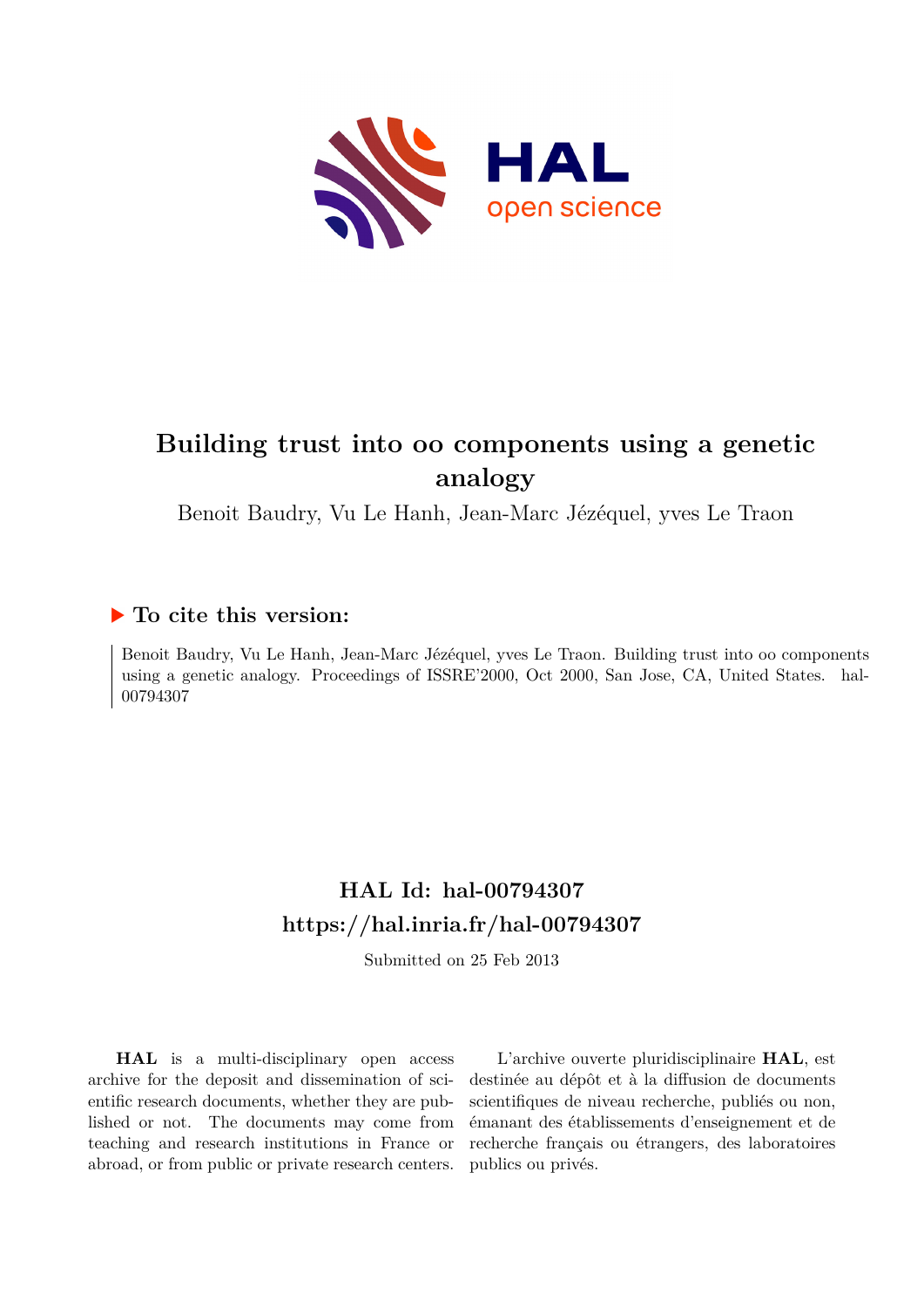## **Building Trust into OO Components using a Genetic Analogy**

Benoit Baudry, Vu Le Hanh, Jean-Marc Jézéquel and Yves Le Traon *IRISA, Campus Universitaire de Beaulieu, 35042 Rennes Cedex, France {Benoit.Baudry, vlhanh, Jean-Marc.Jezequel, Yves.Le\_Traon }@irisa.fr*

## **Abstract**

*Despite the growing interest for component-based systems, few works tackle the question of the trust we can bring into a component.*

*This paper presents a method and a tool for building trustable OO components. It is particularly adapted to a design-by-contract approach, where the specification is systematically derived into executable assertions (invariant properties, pre/postconditions of methods). A component is seen as an organic set composed of a specification, a given implementation and its embedded test cases.* 

*We propose an adaptation of mutation analysis to the OO paradigm that checks the consistency between specification/implementation and tests. Faulty programs, called "mutants", are generated by systematic fault injection in the implementation. The quality of tests is related to the mutation score, i.e. the proportion of faulty programs it detects. The main contribution of this is to show how a similar idea can be used in the same context to address the problem of effective tests optimization. To map the genetic analogy to the test optimization problem, we consider mutant programs to be detected as the initial preys population and test cases as the predators population. The test selection consists of mutating the "predator" test cases and crossing them over in order to improve their ability to kill the prey population.* 

*The feasibility of components validation using such a "Darwinian" model and its usefulness for test optimization are studied.*

## **1. Introduction**

Object-oriented modeling is now mature enough to provide a normalized way of designing software systems in the context of the UML as well as a natural way of encapsulating services into the notion of "component". This way of modeling could be roughly expressed with the maxim: "the way you think the system, the way you design it". However, despite the growing interest due to this incremental way of building software, few research efforts tackle the question of the trust we can put into a component or the question of designing for trustability. Indeed, the

trustability is a property that should accompany the OO components expected capability to evolve (addition of new functionality, implementation change), to be adapted to various environments and to be reused. As for hardware systems, we propose to build trust on components through testing. Despite this initial lack of interest, testing and trusting objectoriented systems is receiving much more attention (see http://www.trusted-components.org/ and[Binder99] for a detailed state of the art).

In [1], we presented a pragmatic approach for linking design and testing of classes, seen as basic unit test components. Each component is enhanced by the ability to invoke its own tests: components are made *self-testable*. The approach is conceptual and thus generalized to upper levels: class packages become self-testable by composition of self-testable classes. At any level of complexity, self-testable components have the ability to launch their own tests. While giving to a component the ability to embed its selftest is a good thing for its testability, estimating the quality of the embedded tests becomes crucial for the component trustability.

Software trustability [2], as an abstract software property, is difficult to estimate directly, one can only approach it by analyzing concrete factors that influence this qualitative property. In this paper, we consider that the truthfulness in the component test cases is the main indirect factor that brings trust into a component. We consider a component as an organic set composed of a specification, a given implementation and its embedded test cases. With such definition the trustability of a component will be based on the consistency between these three aspects. In a "design-by-contract" approach [3,4], the specification is systematically derived in executable contracts (class invariants, pre/post condition assertions for class methods). If contracts are complete enough, they should be violated when both the implementation is incorrect *and* the test case exercises the incorrect part of the implementation. Contracts should thus be improved by checking whether they are able to detect faulty implementation. By improving contracts, the specification is refined and the component's consistency is improved.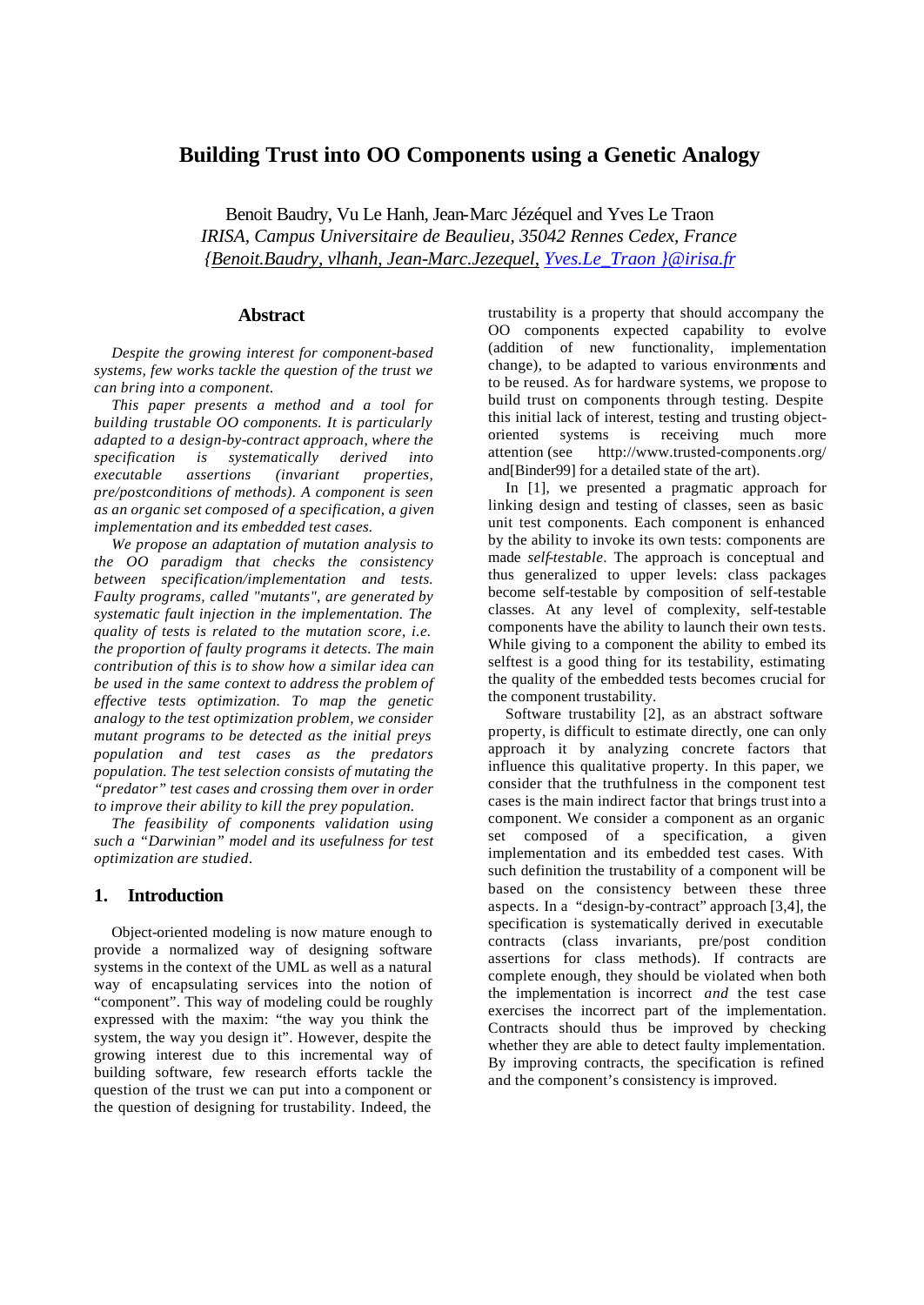In this paper, we propose a testing-for-trust methodology that helps checking the consistency of the component three facets. The methodology is an original adaptation from mutation analysis principles [5]: the quality of the test cases is related to the proportion of faulty programs it detects. Faulty programs are generated by systematic fault injection in the original implementation. In our approach, we consider that contracts should provide most of the oracle functions: the question of the effectiveness of contracts to detect the presence of anomalies in the implementation or in the provider environment is thus tackled and studied (Section 4). If the generation of basic test cases set is easy, improving its quality may require prohibitive effort. We describe how such a basic unit test cases set , seen as a test seed, can be automatically improved using genetic algorithms to reach a better quality level. This test improvement stage is called, in this paper, test optimization.

Section 2 opens on methodological views and steps for building trustable component in our approach. Section 3 concentrates on the mutation testing process adapted to OO domain and the associated tool dedicated to the Eiffel programming language. The test quality estimate is presented as well as the automatic optimization of test cases using genetic algorithms. Section 4 is devoted to an instructive case study that illustrates the feasibility and the benefits of such an approach. The last section briefly presents and discusses related work.



**Fig. 1. Trust based on triangle consistency**

## **2. Test quality for trusting component**

The methodology is based on an integrated design and test approach for OO software components, particularly adapted to a design-by-contract approach, where the specification is systematically transformed to executable assertions (invariant properties, pre/postconditions of methods). Classes that serve for illustrating the approach, are considered as basic unit components: a component can also be any class package that implements a set of well defined functionality. Test cases are defined as being an "organic" part of a software OO component. Indeed, a

component is composed from its specification (documentation, methods signature, invariant properties, pre/postconditions), one implementation and the test cases needed for testing it. This view of an OO component is illustrated under the triangle representation (cf. Figure 1). To a component specified functionality is added a new feature which enables it to test itself: the component is made *self-testable*. Selftestable components have the ability to launch their own unit tests as detailed in [1].

From a methodological point of view, we argue that the trust we have in a component depends on the consistency between the specification (refined in executable contracts), the implementation and the test cases. The confrontation between these three facets leads to the improvement of each one. Before definitely embedding a test cases set, the effectiveness of test cases must be checked and estimated against implementation and specification, specially contracts. Tests are built from the specification of the component: they are a reflection of its precision. They are composed of two independent conceptual parts: test cases and oracles. Test cases execute the functions of the component. Oracles – predicates for the fault detection decision – can either be provided by assertions included into the test cases or by executable contracts. In a design-by-contract approach, our experience is that *most* of the decisions are provided by the contracts, that are derived from the specification. The fact that contracts of the components are ineffective to detect a fault exercised by the test cases reveals a lack of precision in the specification. The specification should be refined and new contracts added. The trust in the component is thus related to the test cases effectiveness and the contracts "completeness". We can trust the implementation since we have tested it with a good test cases set, and we trust the specification because it is precise enough to derive effective contracts as oracle functions.

The question is thus to be able to measure this consistency. This quality estimate quantifies the trust one can have in a component. The chosen quality criteria proposed here is the proportion of injected faults the self-test detects when faults are systematically injected into the component implementation. This estimate is, in fact, derived from the mutation testing technique, which is adapted for OO classes. The main classical limitation for mutation analysis is the combinatorial expense. As it will be detailed in section 4, an incremental approach combined with the fact that OO methods code is often (or should be) small, makes the approach realistic and useful.

#### **3. Mutation testing for OO domain**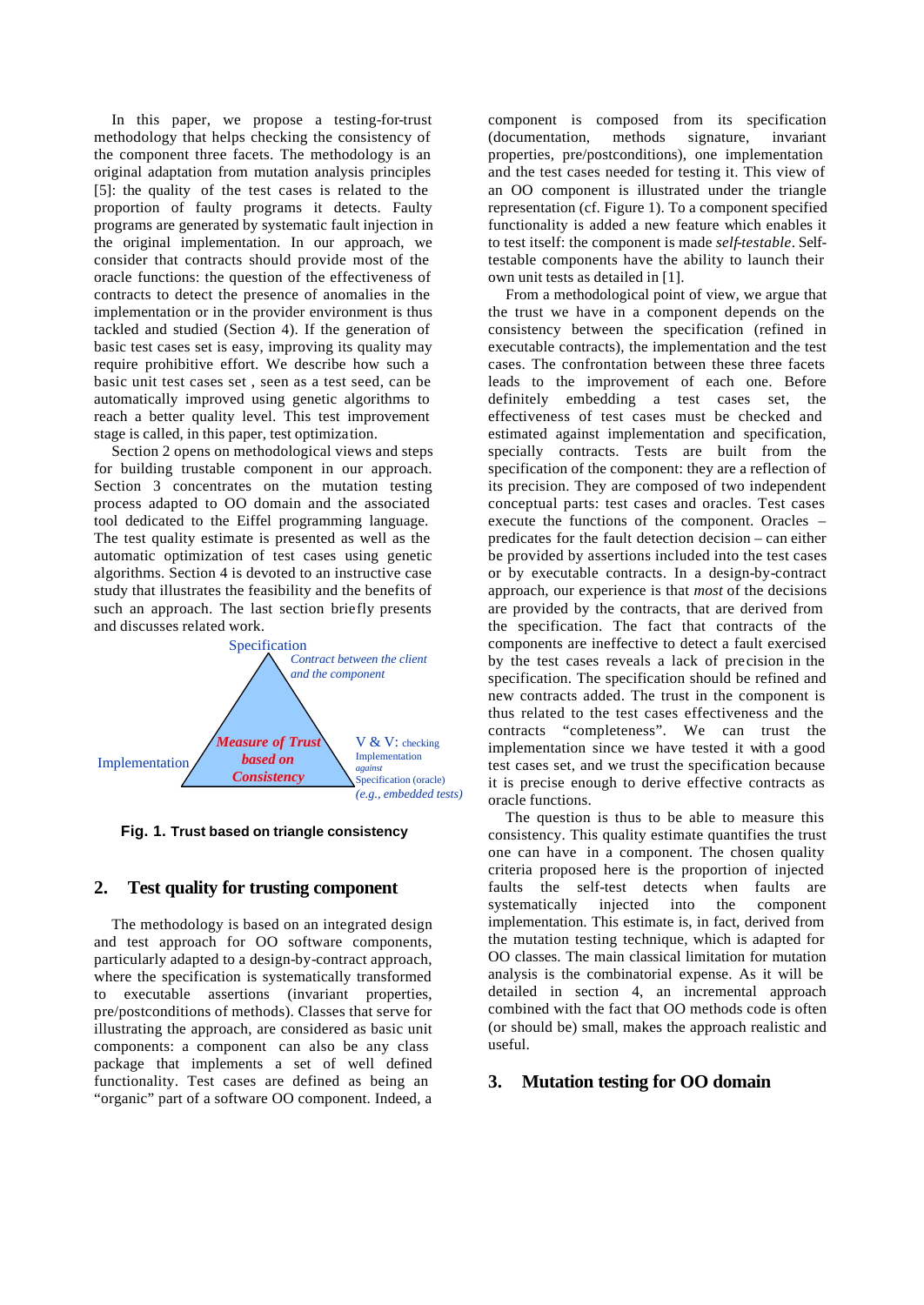Mutation testing is a testing technique which was first designed to create effective test data, with an important fault revealing power [6,7]. It has been originally proposed in 1978 [5], and consists of creating a set of faulty versions or *mutants* of a program with the ultimate goal of designing a test cases set that distinguishes the program from all its mutants. In practice, faults are modeled by a set of *mutation operators* where each operator represents a class of software faults. To create a mutant, it is sufficient to apply its associated operator to the original program.

A test cases set is *relatively adequate* if it distinguishes the original program from all its nonequivalent mutants. Otherwise, a *mutation score(MS)* is associated with the test cases set to measure its effectiveness in terms of percentage of the revealed non-equivalent mutants. It is to be noted that a mutant is considered *equivalent* to the original program if there is no input data on which the mutant and the original program produce a different output. A benefit of the mutation score is that even if no error is found, it still measures how well the software has been tested giving the user information about the program test quality. It can be viewed as a kind of reliability assessment for the tested software.

In this paper, we are looking for a subset of mutation operators

- general enough to be applied to various OO languages (Java, C++, Eiffel etc)
- implying a limited computational expense,
- ensuring at least control-flow coverage of methods.

**Table 1: Mutation operators set for OO programs**

| Type       | Description                            |
|------------|----------------------------------------|
| <b>EHF</b> | <b>Exception Handling Fault</b>        |
| <b>AOR</b> | Arithmetic Operator Replacement        |
| LOR        | <b>Logical Operator Replacement</b>    |
| <b>ROR</b> | <b>Relational Operator Replacement</b> |
| <b>NOR</b> | No Operation Replacement               |
| <b>VCP</b> | Variable and Constant Perturbation     |
| <b>MCR</b> | Methods Call Replacement               |
| RFI        | <b>Referencing Fault Insertion</b>     |

Our current choice of mutation operators includes selective relational and arithmetic operator replacement, variable perturbation, but also referencing faults (aliasing errors) for declared objects. During the test selection process, a mutant program is said to be *killed* if at least one test case detects the

fault injected into the mutant. Conversely, a mutant is said to be *alive* if no test cases detect the injected fault. The choice of mutation operators is given in Table 1.

#### **Functionality of each of the mutation operators:**

EHF: Causes an exception when executed. This semantically large mutation operator allows us to force code coverage.

AOR: Replaces occurrences of "+" by "-" and vice-versa.

| arithmetic operator | replaced by     |  |
|---------------------|-----------------|--|
|                     | ∗               |  |
|                     | $+, / (or div)$ |  |
| *                   | / (or div), $+$ |  |
|                     | $\ast$          |  |
| Div                 | -, mod          |  |
| Mod                 | div.            |  |

LOR: Each occurrence of one of the logical operators (and, or, nand, nor, xor) is replaced by each of the other operators; in addition, the expression is replaced by TRUE and FALSE.

ROR: Each occurrence of one of the relational operators  $\langle \langle \rangle, \rangle, \langle \rangle = \rangle = \rangle = \rangle$  is replaced by each one of the other operators.

NOR: Replaces each statement by the *Null* statement.

VCP: Constant and variables values are slightly modified to emulate domain perturbation testing. Each constant or variable of arithmetic type is both incremented by one and decremented by one. Each *boolean* is replaced by its complement.

MCR: Methods calls are replaced by a call to another method with the same signature.

RFI: Stuck-at void the reference of an object after its creation. Suppress a clone or copy instruction. Insert a clone instruction for each reference affectation.

The mutation operators AOR, LOR, ROR and NOR are traditional mutation operators [8, 9, 6], the other operators having been introduced in this paper for the object-oriented domain. The data perturbation operator VCP allows to disturb state of data and to obtain a sensitivity analysis of program similar to [7]. Operator RFI introduces object aliasing and object reference faults, specific to object-oriented programming:

- reference to an object is stuck-at "**void**",
- object duplication instructions (**clone/copy**) are suppressed,
- each reference affectation of an object is preceded by the duplication of this object.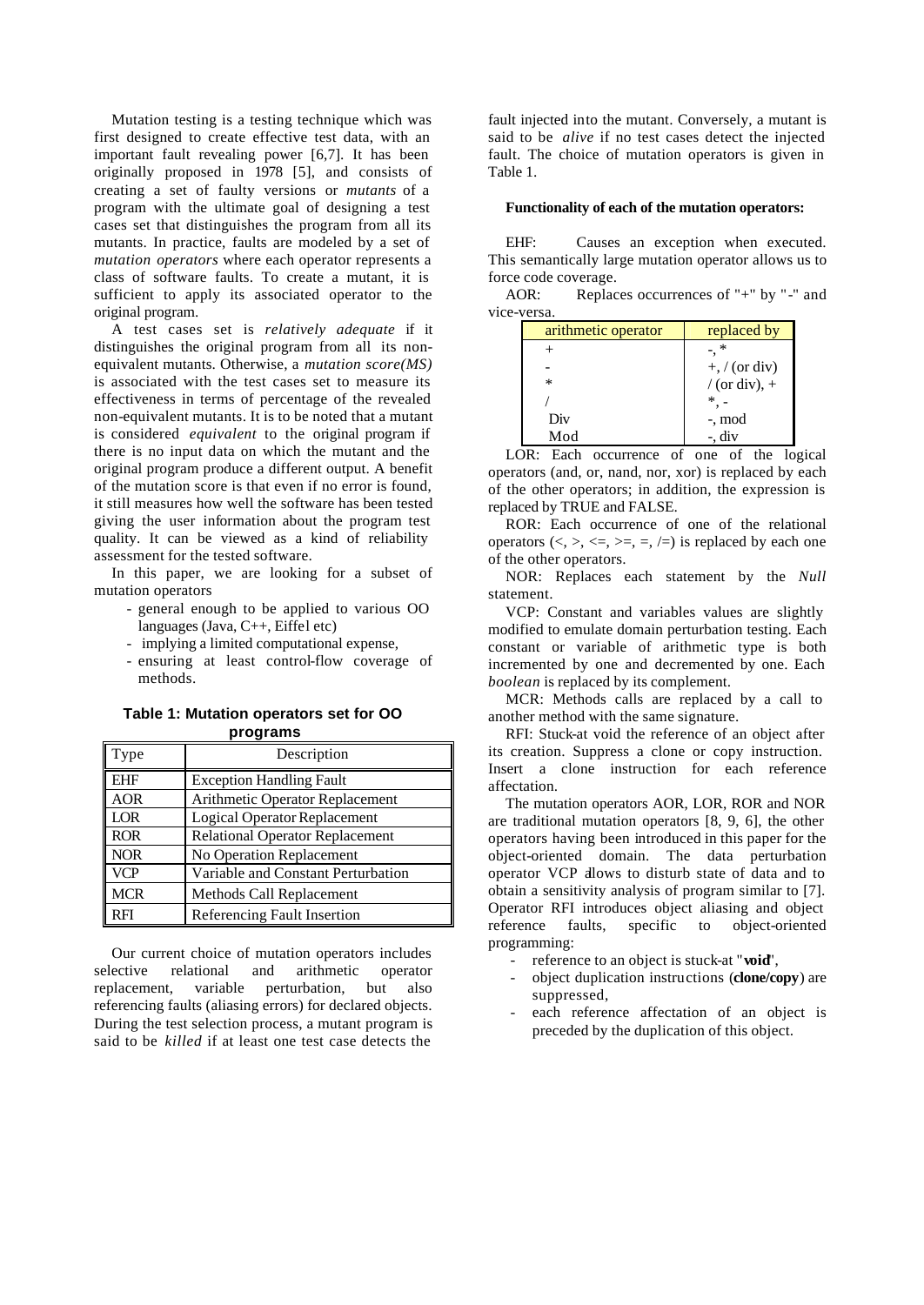

**Fig. 2 The mSlayer tool in the global testing-for-trust process**

The faults due to the RFI operator are more difficult to detect than the those due to other operators. Then, more complex and specific to OO domain errors have been taken thought about, such as switching an object with a brother object (common ancestor) for modeling polymorphic errors. In this paper, such operators were not used, nor implemented.

A reduced set of mutation operators is needed in terms of hard to detect errors ( $a <$  replaced by  $a \leq a$  is harder to detect than a replacement by  $a >$ : it means that some mutation are less meaningful than others and should be avoided.

#### **3.1. Test selection process**

The whole process for generating unit test cases with fault injection is presented in Figure 2. It includes the generation of mutants, the application of test cases against each mutant. One can choose to use as a decision the difference between the result of the initial implementation and the mutant result. One can choose to use contracts and embedded oracle function to make the decision. The analysis consists on the determination of the reason of a non detection: it may be due to the tests but also to incomplete specification (and particularly if contracts are used as oracle functions). It has to be noted that when the set of test cases is selected, the mutation score is fixed as well as the test quality of the component. Moreover, except for analysis, the process is completely automated.

The mutation analysis tool, called mutants slayer or μSlayer, is dedicated to the Eiffel language. This tool

injects faults in a class under test (or a set of classes), executes selftests on each mutant program and delivers an analysis to determine which mutants were killed by tests. The process is incremental (for example, we do not start again the execution on already killed mutants) and is parameterized: for example, the user selects the number and types of mutation he wants to apply at any step. The μSlayer tool is available from http://www.irisa.fr/pampa/.

#### **3.2. Component and system test quality**

The test quality of a component is simply obtained by computing the mutation score for the unit testing test suite executed with the self-test method.

The system test quality is defined as follows:

Let S be a system composed of n components denoted  $C_i$ ,  $i \in [1..n]$ ,

Let  $d_i$  be the number of dead mutants after applying the unit test cases to  $C_i$ , and  $m$  the total number of mutants.

The test quality, i. e. the mutation score MS, for  $C_i$ being given a unit test sequence  $T$  is defined as follows:

$$
TQ(C_i,T_i)\!\! = \quad \frac{d_i}{m_i}
$$

The System Test Quality (STQ) is defined relatively to the  $d_i$  and  $m_i$  as follows: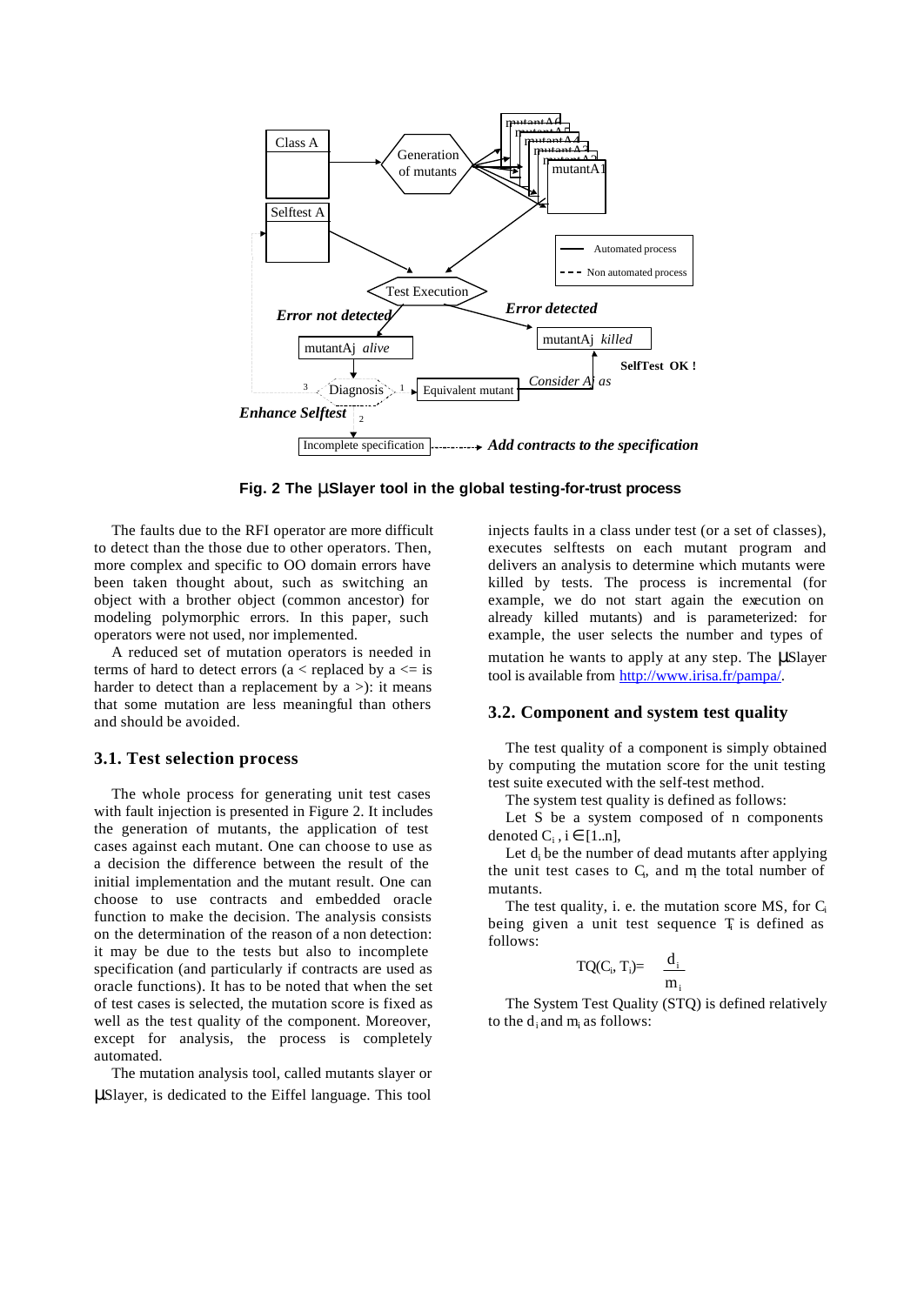$$
STQ(S){=}\ \frac{\displaystyle\sum_{i=1}^n d_i}{\displaystyle\sum_{i=1}^n m_i}
$$

These quality parameters are associated with each component and the global system test quality is computed and updated depending on the number of components actually integrated in the system.

In this paper, such a test quality estimate is considered as the main estimate of component's trustability.

## **3.3. Test cases generation : Genetic algorithms for test generation**

In this paper, we argue that writing a first set of component test cases is easy, and most developers do such basic testing. Implementing such test cases into a self-testable class is a low-cost task. Our experiments showed that such test cases easily reach 60 % of test quality (see the following case study).

Then improving test quality implies a particular and specific supplementary testing effort. In this section we investigate the use of genetic algorithms as a pragmatic way to automatically improve the basic test cases set in order to reach a better test quality level with limited effort. Indeed, the basic test cases set carries information that can be optimized to create better test cases, by some cross-checking and "mutation" of the test cases themselves. So, at the beginning we have a population of mutants programs to be killed and a test cases pool. We randomly combine those test cases (or "gene pool") to build an initial population of test cases which are the predators of the mutant population. From this initial population, how can we mutate the "predators" test cases and cross them over in order to improve their ability to kill mutants programs. One of the major difficulty in genetic algorithms is the definition of a fitness function. In our case, this difficulty does not exist: the mutation score is the function that estimates the effectiveness of a test case.

#### *a) Genetic algorithms*

Genetic algorithms [10] have been first developed by John Holland [11], whose goal was to rigorously explain natural systems and then design artificial systems based on natural mechanisms. So, genetic algorithms are optimization algorithms based on natural genetics and selection mechanisms. In nature, creatures which best fit their environment (which are able to avoid predators, which can handle cold weather…) reproduce and thanks to crossover and mutation, the next generation will fit better. This is just how a genetic algorithm works: it uses an objective criteria to select the fittest individuals in one

population, it copies them and creates new individuals with pieces of the old ones.

This objective criteria used to go from one generation to the other is one of the interesting points of genetic algorithms, but there are others. As we will see, these algorithms are computationally simple, they improve rapidly and they work at the population level, not on a single individual.

To write a genetic algorithm we need to code individuals as a finite string of genes (genes can be bits, letters…). We also have to define a fitness function F which, for every individual among a population, gives  $F(x)$ , the value which is the quality of the individual regarding the problem we want to solve. This corresponds to the function we want to maximize.

Moreover, a genetic algorithm uses three operators:

- -reproduction
- -crossover
- -mutation
- Reproduction copies the individuals which are going to participate in crossover: they are chosen according to their  $F(x)$  value. The choice can be seen as spinning a roulette wheel where each individual has a slot proportional to its fitness value. We spin the wheel as many times as the size of the population, and so we have a new population which is going to participate to crossover. This new population is made of individuals of the old one, and the number of each type of individual is proportional to its fitness (there are many of the fittest and few of the ones with a low fitness).
- Crossover : the members of the population after reproduction are mated randomly, then every pair is crossed, to create as many new pairs, like this : first, you choose, at random, an integer value k between 0 and the size n of an individual less one. Secondly, you create two new individuals A' and B' with a pair (A,B), A' is made of the k first genes of A and n-k last genes of B, and B' is made of the k first genes of B and the n-k last genes of A.
- The mutation operator modifies one or several genes' value. (e.g. if an individual is a bit string, mutation means changing a 1 to 0 and vice versa )

The reproduction and crossover operators are so powerful in improving the search that the mutation operator usually plays a secondary role.

When we have those three operators and the fitness function, a genetic algorithm is easy to compute:

- 1. choose an initial population
- 2. calculate the fitness value for each individual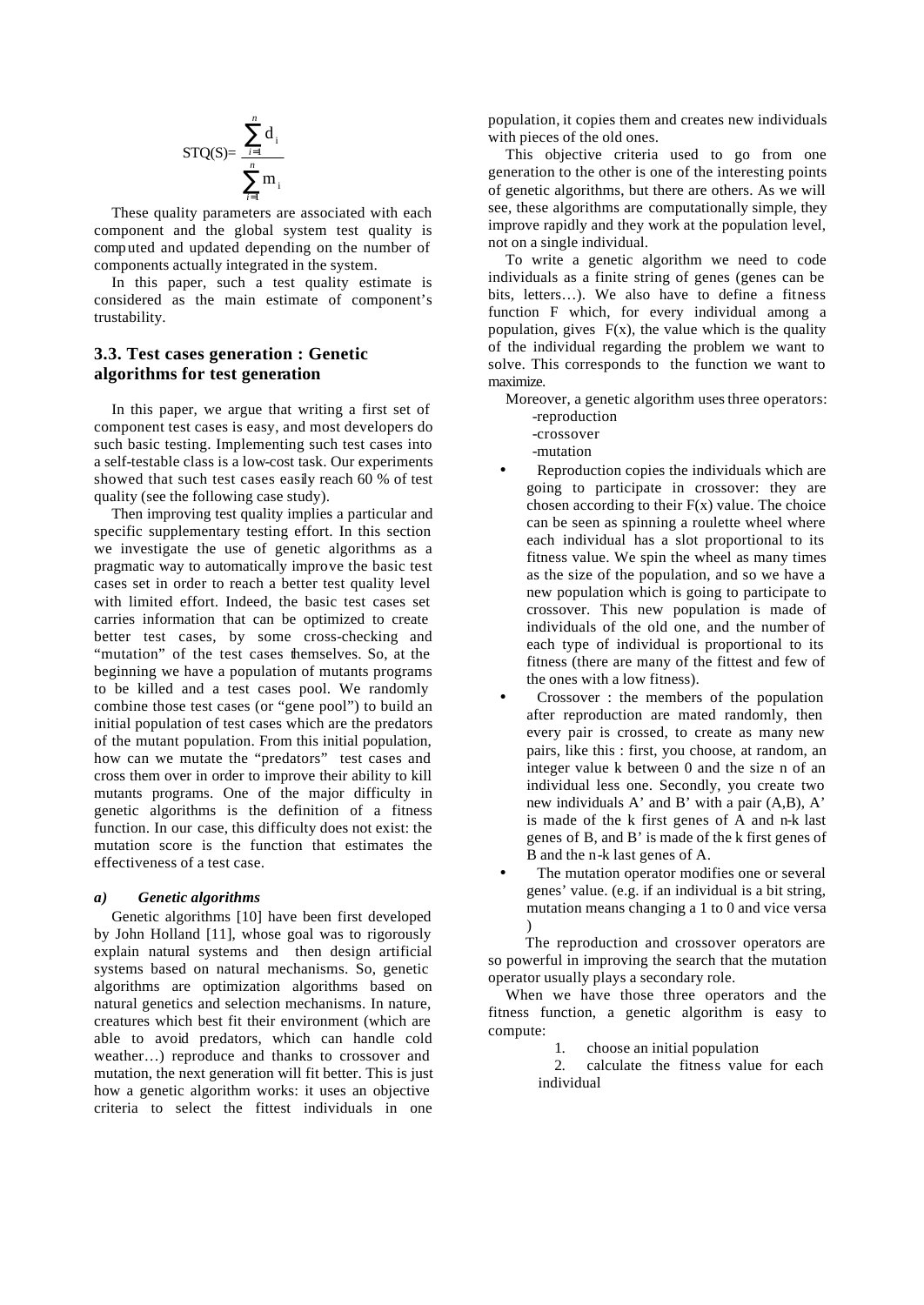

yes

3

#### **Fig 4. The global testing-for-trust process with automated genetic test enhancement Case study**

Incomplete specification 2

*Add contracts to the specification*

Test Execution

**New TQ > old TQ**

Diagnosis  $\rightarrow$   $\blacksquare$   $\blacktriangleright$  Equivalent mutant determination

#### *b) Genetic algorithm for test generation*

In this section we explain what is an individual in our specific problem and what fitness function and operators we use.

*Automated Selftest*  $enhancement$ 

*Deterministic Selftest enhancement*

Genetic algorithm

An individual is a test case, and genes are test method calls. We consider a test as a sequence of initialization and method calls. The initialization, the same for every test, prepares the system to accept the method calls.

#### *Notations*

 $Test: 1 test = 1 gene = [an initialization]$ sequence, several method calls]

*Gene* :  $G = [I, S]$  and  $S =$  $(m_1(p_1),...,m_n(p_n))$ 

*Individual* : An individual is defined as a finite set of genes =  $\{G_1,...,G_m\}$ . It is equivalent to what we call a test case.

Automated process Non automated process

The size of an individual m should not change, whereas a gene's size m might change(by calling more or less methods in one test). Moreover, as we will see later, the size of the population changes, we will have to make it grow from one generation to the other.

The function we want to maximize is the one we use as the fitness function; in our problem, it is the mutation score.

Here are the three operators adapted to our problem:

#### 5. mutation on one or several individuals

contracts

MS=trust

6. back to step 2.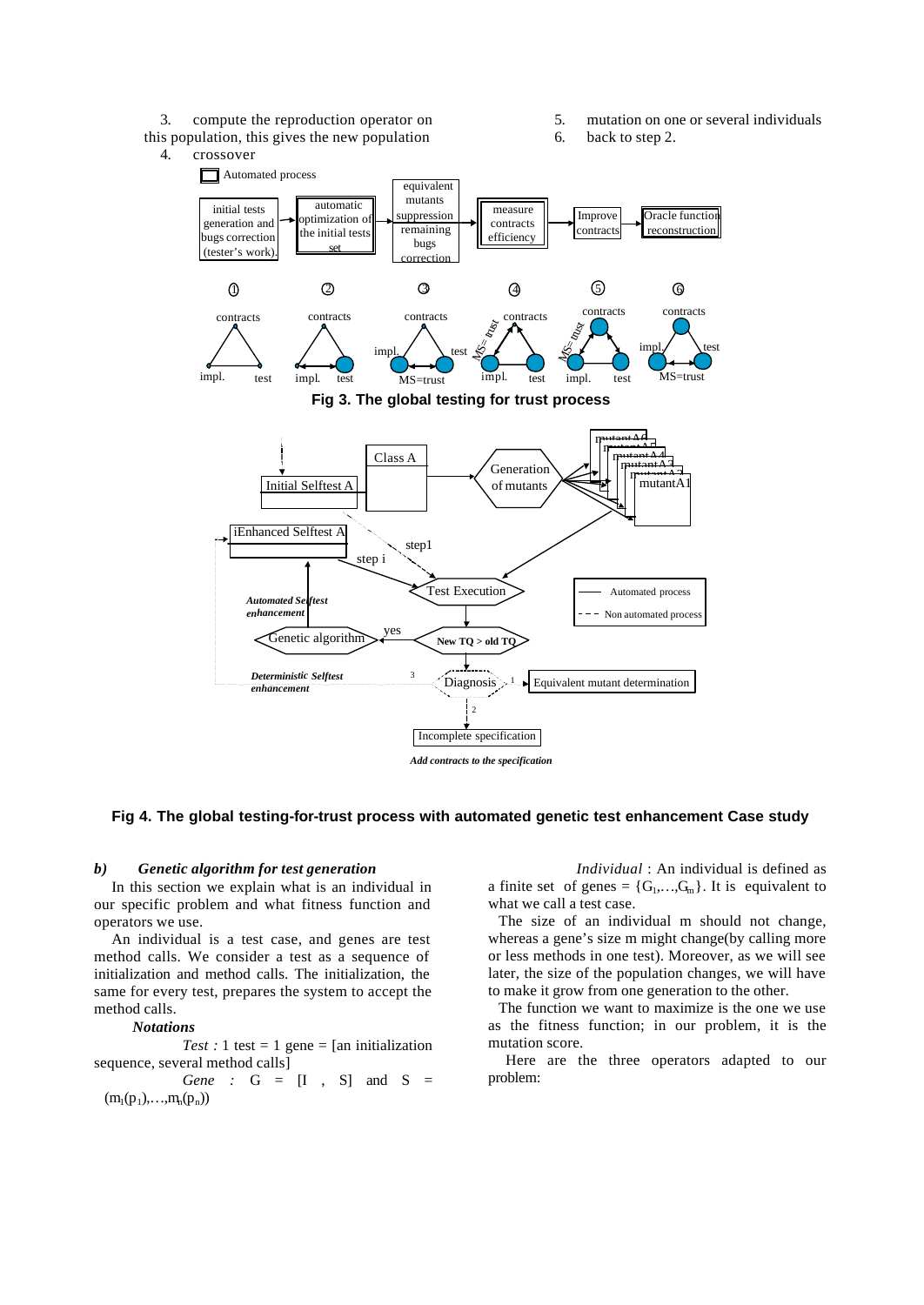- Reproduction : the slot for each individual in the roulette wheel, is proportional to its mutation score.
- Crossover : let's select an integer i at random between 1 and m-1, then from two individuals A and B, we can create two new individuals A' and B', one made of the i first genes of A and the m-i last genes of B, and the other made of the i first genes of B and m-i last genes of B.

$$
ind_1 = \{G_{1\ l}, ... G_{1\ l}\ G_{1\ i+1}, ... G_{1\ m}\} \quad | \quad ind_2 = \{G_{2\ l}, ... G_{2\ i}, G_{2\ i+1} \ ... G_{2\ m}\}
$$

 $\text{ind}_3 = \{G_{1,1}, \dots G_{1,i}, G_{2,i+1}, \dots G_{2,m}\}$   $\blacksquare$   $\text{ind}_2 = \{G_{2,1}, \dots G_{2,i}, G_{1,i+1}, \dots G_{1,m}\}$ ß Mutation : we use two mutation operators. The first one changes the method call parameters values in one or several genes.

$$
\mathrm{G} = [\mathrm{I}\;,\,\mathrm{S}] \implies \mathrm{G} = [\mathrm{I}\;,\,\mathrm{S}_{\mathrm{mut}}]
$$

 $S = (m_1(p_1), ..., m_i(p_i), ..., m_n(p_n)) \rightarrow S_{mut} = (m_1(p_1), ..., m_i(p_i), ..., m_n(p_n))$ This mutation operator is important: for example, if there is an if-then-else structure in a method, we need one value to test the if-branch and another one to test the else-branch: in this case it is interesting to try different parameters for the call. Moreover, in practice, we can use μSlayer's VCP operator to implement this operator.

The second mutation makes a new gene with two genes either by adding, at the end of a gene, the method calls of the other gene (this is how the size of a gene can change), or by switching the genes' initialization sequences.

$$
G_1 = [I_1, S_1]
$$
  $G_2 = [G_2, S_2]$ 

 $G_3 = [I_2, \dot{S}_1]$   $G_4 = [I_1, S_2]$   $G_5 = [I_1, S_1 S_2]$   $G_6 = [I_2, S_2 S_1]$ This operator is important to make tests for bigger execution cases. We said earlier that, in genetic algorithms, the mutation operator plays a secondary role, but our mutation operators play an important role. Indeed, they are the only operators that change the mutation score of a gene, the other operators just reorganize the genes to change the global mutation score of individuals and the population.

Thanks to the automation of a part of test generation, we give a six steps process for the global design of trustable components as shown Figure 3.

- 1. At first, the programmer writes an initial selftest that reaches a given initial Mutation Score (MS).
- 2. This step aims at automatically enhancing the initial selftest. We propose to use genetic algorithms for that purpose (Fig. 4.), but any other technique could be used. The used oracle function is the comparison between the testing object states.
- 3. During the third step, the user has to check if the tests do not detect errors in the initial program. If errors are found, he must debug them.
- 4. The fourth steps consists in measuring the contracts quality thanks to mutation testing. We

use the embedded contracts as an oracle function here.

- 5. Then a non-automated step consists of improving contracts to reach an expected quality
- 6. At last, the process constructs a global oracle function. To do this, it executes all the tests on the initial class, and the object's state after execution is the oracle value.

### *c) Algorithmic cost*

The expensive part of this process is running the tests on every mutant program. Indeed, there are usually many mutants (275 mutants for p\_time.e for example). However, it is not as expensive as we might think, because in any given step of the process, we only run the tests(genes) that have been changed by the mutation operators. Indeed, for the other tests we know their mutation score from the previous turn, so we do not need to compute them.

The other operations of the global process are not expensive. The genetic algorithm is just a random reorganization of genes and several mutations. The faulty tests are detected by the compiler.

## **4. Case study**

In this case study, the class package of the Pylon library (http://www.eiffelforum.org/archive/arnaud/pylon.htm) relating to the management of time was made self-testable. These classes are complex enough to illustrate the approach and obtain interesting results. The main class of this package is called p\_date\_time.e. The way in which the various classes used in this package interact is presented in Figure 4.

This study proceeds in stages for better isolating the efforts of test data generation compared to those of oracle production. In real practice, the contracts – that should be effective as embedded oracle functions - can be improved in a continuous process: in this study, we voluntarily separate test generation stage from contract improvement one to compare the respective efforts. The last stage only aims to test the capacity of contracts to detect faults coming from provider classes. We call that capacity the "**robustness**" of the component against an infected environment.

## **4.1. Aims of the study**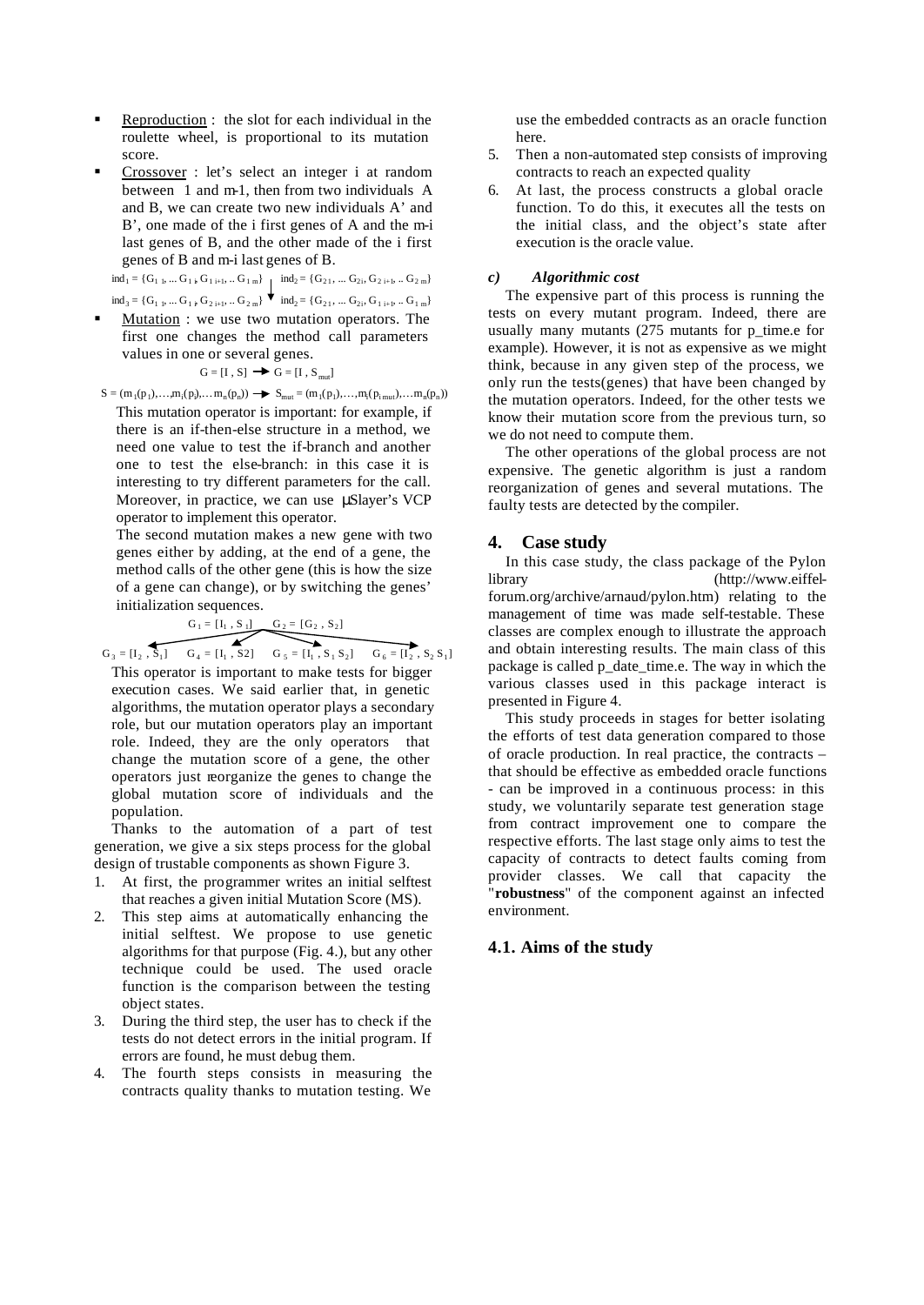The aims of this case study are the following:

- 1. estimating the test generation with genetic algorithms for reaching 100% mutation score,
- 2. appraising the initial effectiveness of contracts and improve them using this approach,
- 3. estimating the robustness of component embedded selftest to detects faults due to external infected provider classes.



**Fig. 5 Classes of package "date-time"**

The two first aspects concern the feasibility of the overall approach in terms of effort. Concerning point 2, to make clear the differences between test generation effort and contracts improvement, each generated test data is associated to a specific oracle assertion in the test program: these dedicated oracle assertions allow a perfect decision. Faults in the program are thus systematically detected if test data exercise them. Then, in a second stage, when a 100% mutation score is reached, these dedicated oracle assertions are suppressed and the proportion of mutants detected by contracts is measured. This provides a simple way of estimating the effectiveness of embedded contracts as oracle functions. This also reveals the ability of the component to be "clever" enough to detect its own defects. The contracts are then improved systematically, and the new effectiveness of contracts estimated. The last point aims at estimating whether a self-testable system, with high quality tests, is robust enough to detect new external faults due to integration or evolution. Indeed, each component's selftest verifies its own correctness but also some of its neighboring providers components.

The analysis focus on the classes **p\_date\_time.e, p\_date.e** and **p\_time.e** (see Figure 4). In fact, the classes **p\_date\_const.e** and **p\_format.e** do not have a great number of methods, and carry especially the values for constants.

### **4.2. Results and lessons learned**

Results for the three first points are presented in Table 2. For the classes that are studied here, this first stage of generation allowed the elimination of approximately 60 to 70% of the generated mutants. It corresponds to the test seed that can be used for automatic improvement through genetic algorithms optimization (see Section III.3). Figure 5 presents the curves of the mutation score as a function of the number of generated predators (one point represents a generation step). To avoid the combinatorial expense, we limit the new mutated generation to the predators that had the best own mutation score (good candidates). We also only mutate test genes including method calls corresponding to non-detected mutants. The new generation of predators was thus targetguided (depends on the alive mutants) and controlled by the fitness function. Results are encouraging even if the CPU time remains important (2 days of execution time for the three components to reach more than 90 percent mutation score on a Pentium II). The main interest is that the test improvement process is automated.

The mutation score has been improved by analyzing the mutants one by one: specific tests cases were written for alive mutants to reach a 100% mutation score.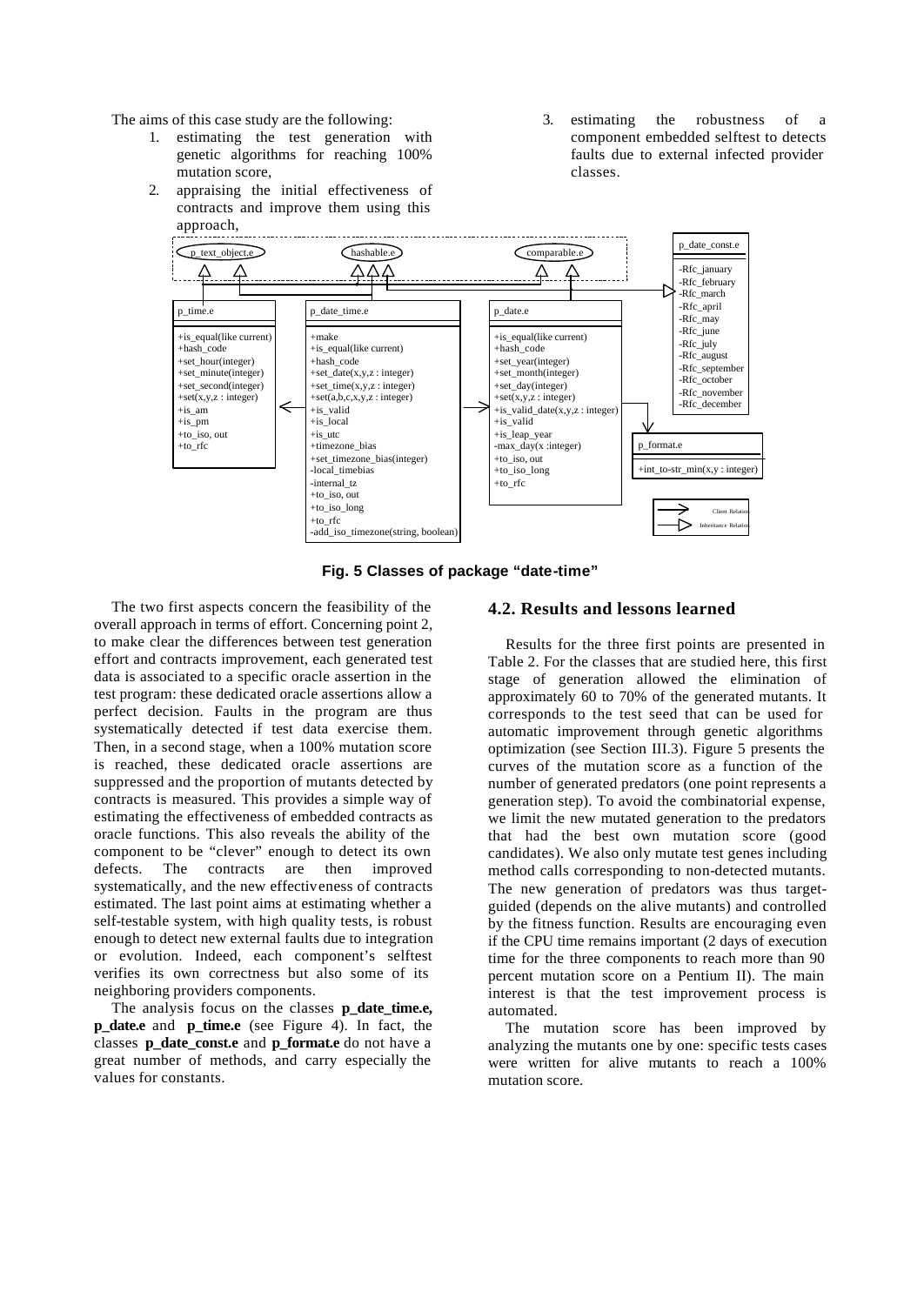Concerning point 2, the results show that even if contracts are improved, they are still local properties and they cannot completely replace these deterministic dedicated oracle assertions in the selftest program. Indeed, a given test suites may lead the component under test in a particular global state, and local contracts cannot easily check the global state correctness. At the end of the improvement process, the self-testable component has a considerable greater capacity to detect faults (between 64 and 90 % in the case of mutation faults for this study). As a result, this approach points out methods whose contractual definition is too weak.

Equivalent mutant detection is not automatic and requires a human decision to compare between the line of code initial and the mutant line. For the studied example, effort to determinate equivalence is almost negligible compared to the effort to produce test cases: the methods have a well-defined semantics; methods have a low complexity and equivalence is easy to determine by simple comparison between initial and mutant code.Concerning the improvement of contracts, the results of the initial quality of contracts used as oracles are given in Table 2. The table recapitulates the initial effectiveness of contracts and then the final level they reached after improvement.

The addition of new contracts thus improves significantly their capacity to detect internal faults (from 10 to 70  $\%$  for p\_date, from 18 to 91 for p\_time and from 8 to 70 for p\_date\_time). The fact that all faults are not detected by the improved contracts reveals the limit of contracts as oracle functions. The contracts associated with these methods are unable to detect faults disturbing the global state of a component. For example, a prune method of a stack cannot have trivial local contracts checking whether the element removed had been previously inserted by a put. In that case, a class invariant would be adapted to detect such faults. However such contracts improvements are not always trivial to express and the effort spent for that task may be prohibitive compared to the gain in terms of test quality : dealing with test quality and contracts improvement is a difficult tradeoff.

Concerning the robustness of a component against an infected component, Table 3 gives the percentage of mutants detected by the client class selftest

**p\_date\_time** when **p\_date** and **p\_time** are faulty. This percentage gives an index of the robustness of **p\_date\_time** against its infected providers. The numbers of methods used by **p\_date\_time**, and thus infected by our mutation tool, are given as well as number of generated mutants for each provider class. However, the results show that 60-80% of faults related to the external environment are locally detected by the selftest of a component.

|                     | p_date | p time | p_date_time |  |  |
|---------------------|--------|--------|-------------|--|--|
| # generated mutants | 673    | 275    | 199         |  |  |
| # equivalents       | 49     | 18     | 15          |  |  |
| mutants             |        |        |             |  |  |
| % mutants killed    | 10,3%  | 17,9%  | 8,%         |  |  |
| (initial contracts) |        |        |             |  |  |
| % mutants killed    | 69,4%  | 91,4%  | 70,1%       |  |  |
| after contracts     |        |        |             |  |  |
| improvement         |        |        |             |  |  |

**Table 2. Main result** 

The study shows that the majority of mutants are detected easily by an initial test case (60-70% approximately). This reveals that even if a 100% score is not an objective, the approach provides a useful index to estimate the quality of basic unit tests. Indeed, if "programmers love writing test" [Beck98], estimating test quality provides an interesting satisfaction... The genetic algorithms applied to an initial test case aims at improving it, considered as a seed, by composing and applying some kind of mutation on the test cases themselves.

The complexity of mutation analysis applied is linear with the number of statements in the methods. In fact, the maximum number of applicable mutation operators is an upper bound on the number of mutants that can be generated for a line of code.

The generation of mutants as well as the test execution are automated processes. Moreover, during test generation steps, only the last generated test cases are applied to the already alive mutants : since the number of alive mutants decreases after each step of test generation, the global process speed increases with the improvement of test quality.

On the studied example, for the three classes, test generation and contract improvement required 6 person-days for contract improvement.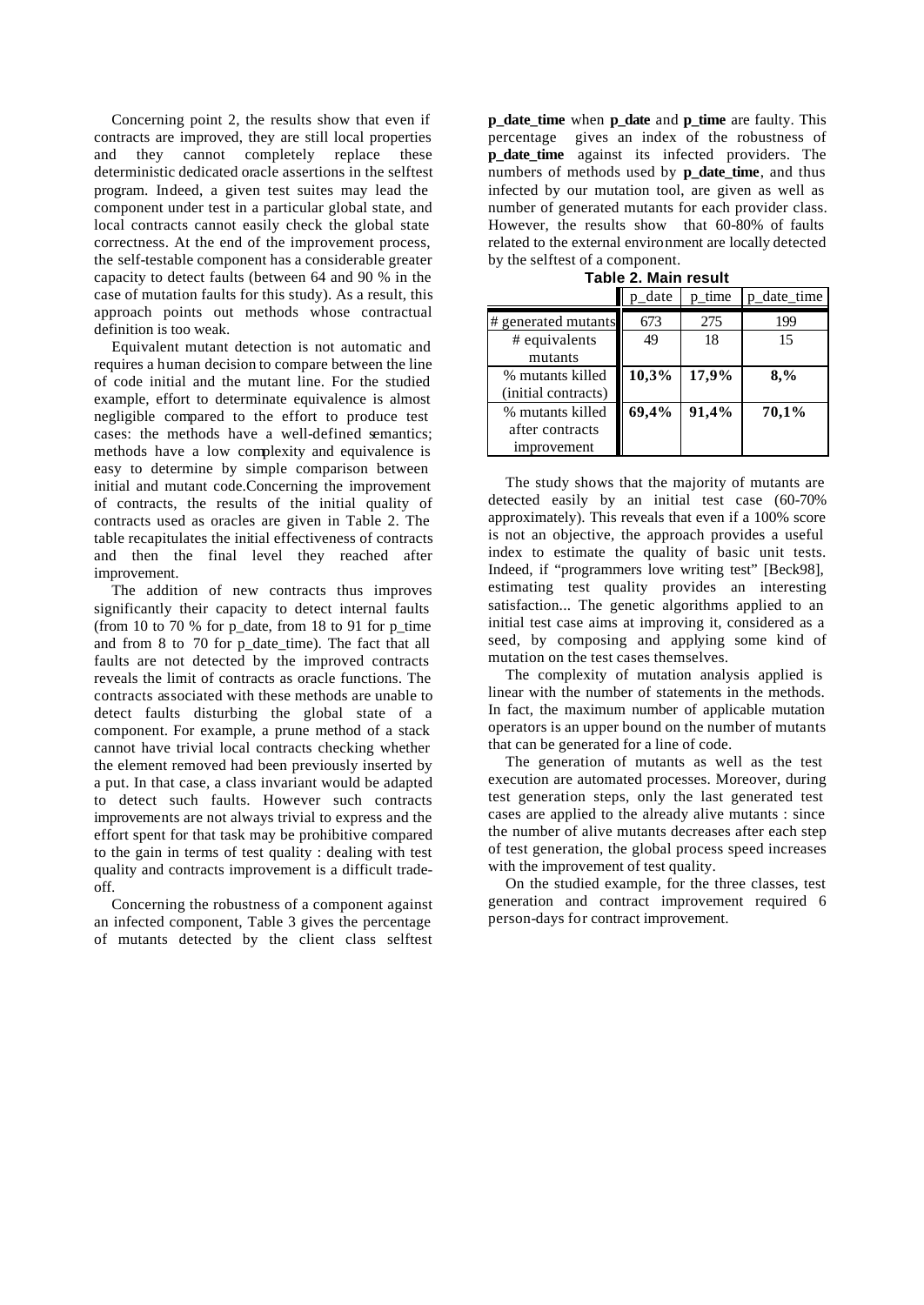

**Fig.6 . Genetic algorithm results for test optimization**

| Infected component      | P date | p time |
|-------------------------|--------|--------|
| Total number of methods | 19     | 12     |
| Number of used/infected | 14     | 11     |
| methods                 |        |        |
| # generated mutants     | 350    | 161    |
| # equivalents           | 33     |        |
| # killed mutants        | 195    | 114    |
| % killed mutants        | 61%    | 74%    |

**Table 3. p\_date\_time robustness in an infected environment**

The most significant execution times are due to test execution on mutants (mutant generation being made once for all). The test execution time of a mutant is short compared to the compilation time of the mutant. In an incremental process, the test execution time is shortened, since only new tests are applied to alive mutants. The compilation time is particularly short in the case of incremental compilation – as for example for the Small Eiffel GNU compiler: only modifications need to be recompiled. For this example, the compilation and the execution mean time is close to 3 seconds per mutant on a Pentium II machine.

The main lessons of this case study can be summarized in four points:

- the systematic use of a mutation tool for obtaining a test quality value is useful has a first index of trust since it provides a basic estimate that is not only "black and white" valued,
- the use of genetic algorithms significantly reduces the test generation effort since only a simple initial test case seed is needed for automated test improvements,
- the computational expense of genetic algorithms still remains a problem,
- the systematic improvement of tests and contracts implies a significant supplementary effort,
- a 100% Test Quality gives to the component a high ability to detect internal and external anomalies,
- the computational expense is reasonable for OO programs when the test qualification process through mutation is incremental.

## **5. Related work**

While electronic devices have set of measures characterizing their quality (reliability, performance, use-domain, speed scale), no real consensus exists to measure such quality characteristics for software components. Binder details the existing analogy between hardware and OO software testing and suggests an OO testing approach close to the "builtin-test" and "design-for-testability" hardware notions [12]. In this paper, we go even further than Binder suggests, and detail how to create self-testable OO components, with an explicit analogy with the "builtin-self-test" hardware terminology. Moreover, an original measure of the quality of components has been defined based on the quality of their associated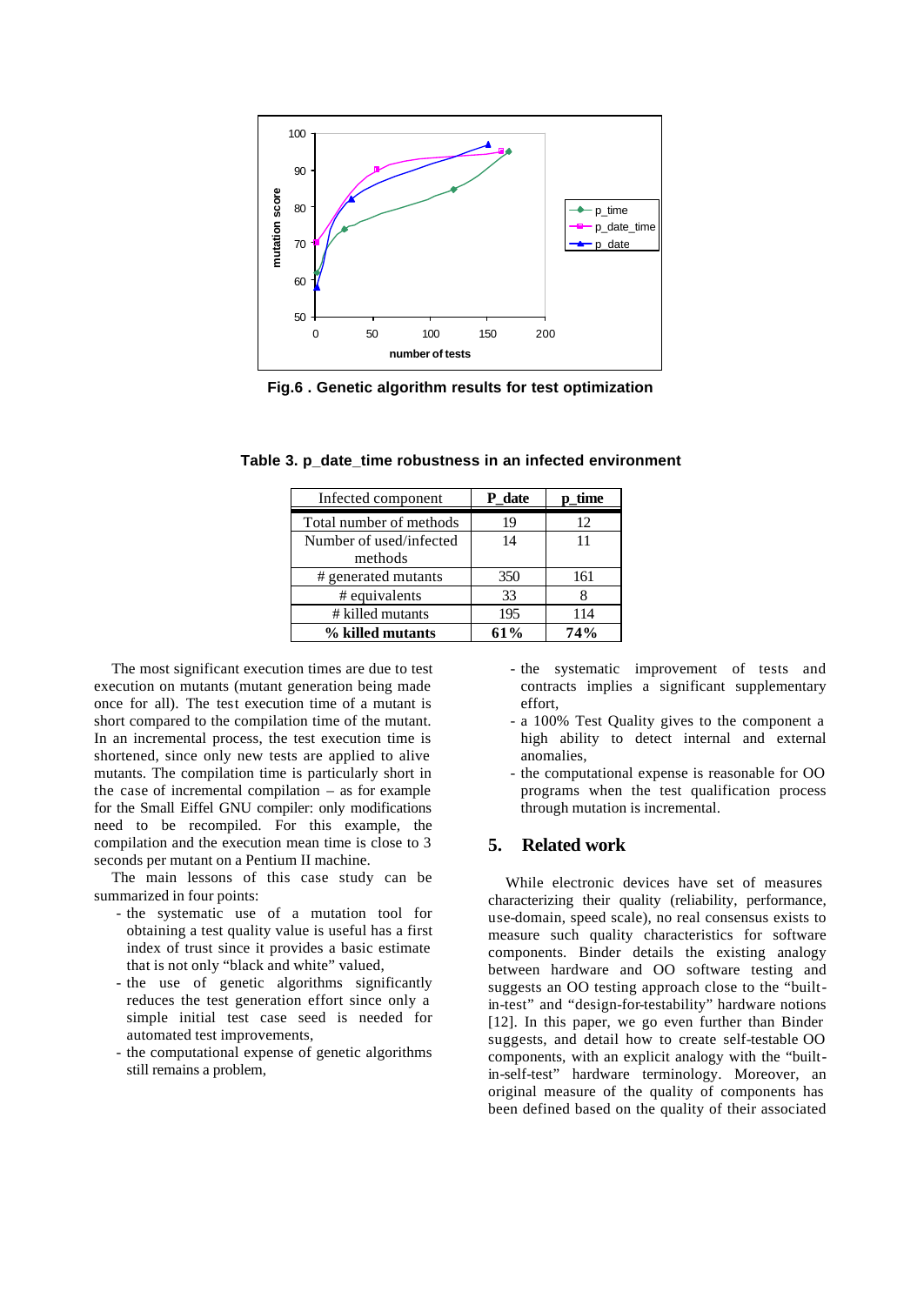tests (itself based on fault injection). For measuring test quality, the presented approach differs from classical mutation analysis [6, 8] as follows:

- a reduced set of mutation operators is needed,
- oracle functions are integrated to the component, while classical mutation analysis uses differences between original program and mutant behaviors to craft a pseudo-oracle function.

Besides, the test problem may be seen from a pragmatic point of view, and some simple-to-apply methodology can be found in the literature, which are based on an explicit test philosophy [13]. In this paper, the proposed methodology is based, on a first step, of pragmatic unit test generation and aims at bridging the existing gap between unit and system dynamic tests. In a second step, advanced test optimization techniques, such as genetic algorithms, may help for automatically improving test quality and, consequently, component trustability. To achieve a complete design-for-trust process, the notion of structural test dependencies has been developed for modeling the systematic use of self-testable components for structural system test. In [1], the design-for-testability main methodology is outlined. In this paper, we detailed the testing-for-trust method while [14,15] describe the automatic production, from UML design models, of an integration test plan that both minimizes the test effort and the test duration for an object-oriented system.

Concerning advanced test generation based on genetic algorithms, genetic algorithms have been recently studied for two different problems. In [16], genetic algorithms are used in a control-flow coverage-oriented way: test sets are improved to reach such a predefined test adequacy criterion. In [17], genetic algorithms are used to perform some kind of reliability assessment. In this paper, the application of genetic algorithm is coherent with the application of mutation analysis for test qualification. This conceptual continuity, due to the constant analogy of the test selection problem with a "Darwinian" analogy, appears if we consider that the μSlayer tool allows both the mutation of programs and the mutation of genes (part of a test "individual") via the domain perturbation mutation operator.

## **6. Conclusion**

The presented work detailed a method and a tool to help programmers/developers building trustable OO components. This method, based on test qualification, also leads to contracts improvements. The feasibility of components validation by mutation analysis and its utility to test generation have been studied as well has the robustness of trustable and self-testable components into an infected environment. The

approach presented in this paper aims at providing a consistent framework for building trust into components. By measuring the quality of test cases (the revealing power of the test cases [Voa92]), we seek to build trust in a component passing those test cases.

## **References**

- [1] Y. Le Traon, D. Deveaux and JM. Jézéquel, "Selftestable components: from pragmatic tests to a designfor-testability methodology," In proc. of TOOLS-Europe'99. TOOLS, June 1999, Nancy (France) 96-107.
- [2] William E. Howden and Yudong Huang, "Software Trustability", In proc. of the IEEE Symposium on Adaptive processes- Decision and Control, XVII, 1970, 5.1-5.5.
- [3] B. Meyer. Applying ``design by contract''. IEEE Computer, pages 40--51, oct 1992.
- [4] J-M. Jézéquel, M. Train and C. Mingins. Design-Patterns and Contracts. Addison-Wesley, 0ctober 1999. ISBN 0-201-30959-9.
- [5] R. DeMillo, R. Lipton, and F. Sayward, "Hints on Test Data Selection : Help For The Practicing Programmer," IEEE Computer, vol. 11, pp. 34-41, 1978.
- [6] J. Offutt, J. Pan, K. Tewary and T. Zhang "An experimental evaluation of data flow and mutation testing," Software Practice and Experience, v 26, n 2, February 1996.
- [7] J. Voas et K. Miller, "The Revealing Power of a Test Case", Software Testing, Verification and Reliability, vol. 2, pp. 25-42, 1992.
- [8] R. DeMillo et A. Offutt, "Constraint-Based Automatic Test Data Generation", IEEE Transactions On Computers, vol. 17, pp. 900-910, 1991.
- [9] A. J. Offutt, "Investigation of the software testing coupling effect", ACM Transaction on Software Engineering Methodology, vol. 1, pp. 3-18, 1992.
- [10] D. E. Goldberg, Genetic Algorithms in Search, Optimization and Machine Learning, Addison Wesley, 1989.
- [11] J. H. Holland, "Robust algorithms for adaptation set in general formal framework", ", In proc. of the 5th International Symposium on Software Reliability Engineering (ISSRE'94), October 1994, Monterey (California), 143-151.